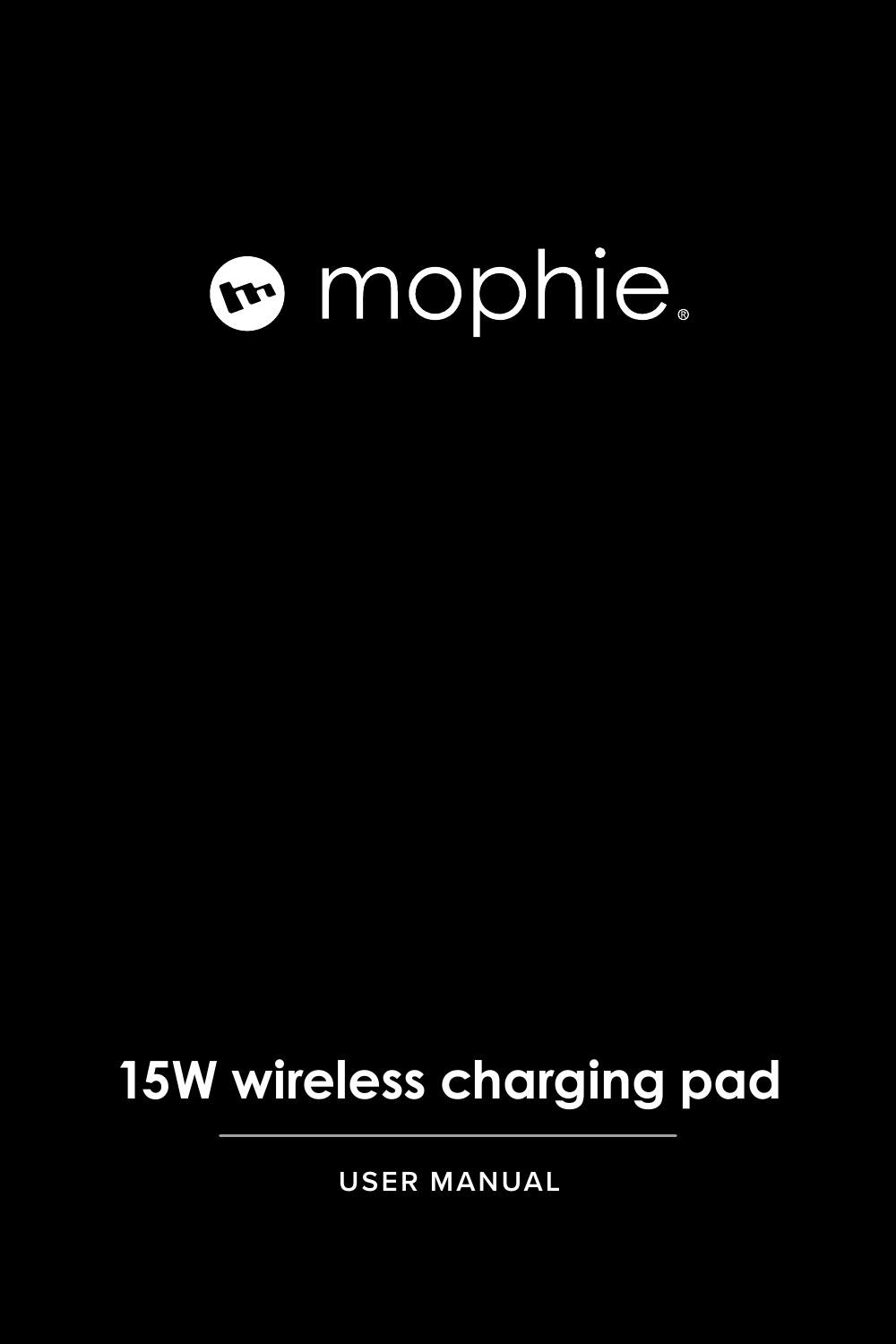



**\*Only use supplied AC adapter. \*Utilisez uniquement l'adaptateur secteur AC fourni.**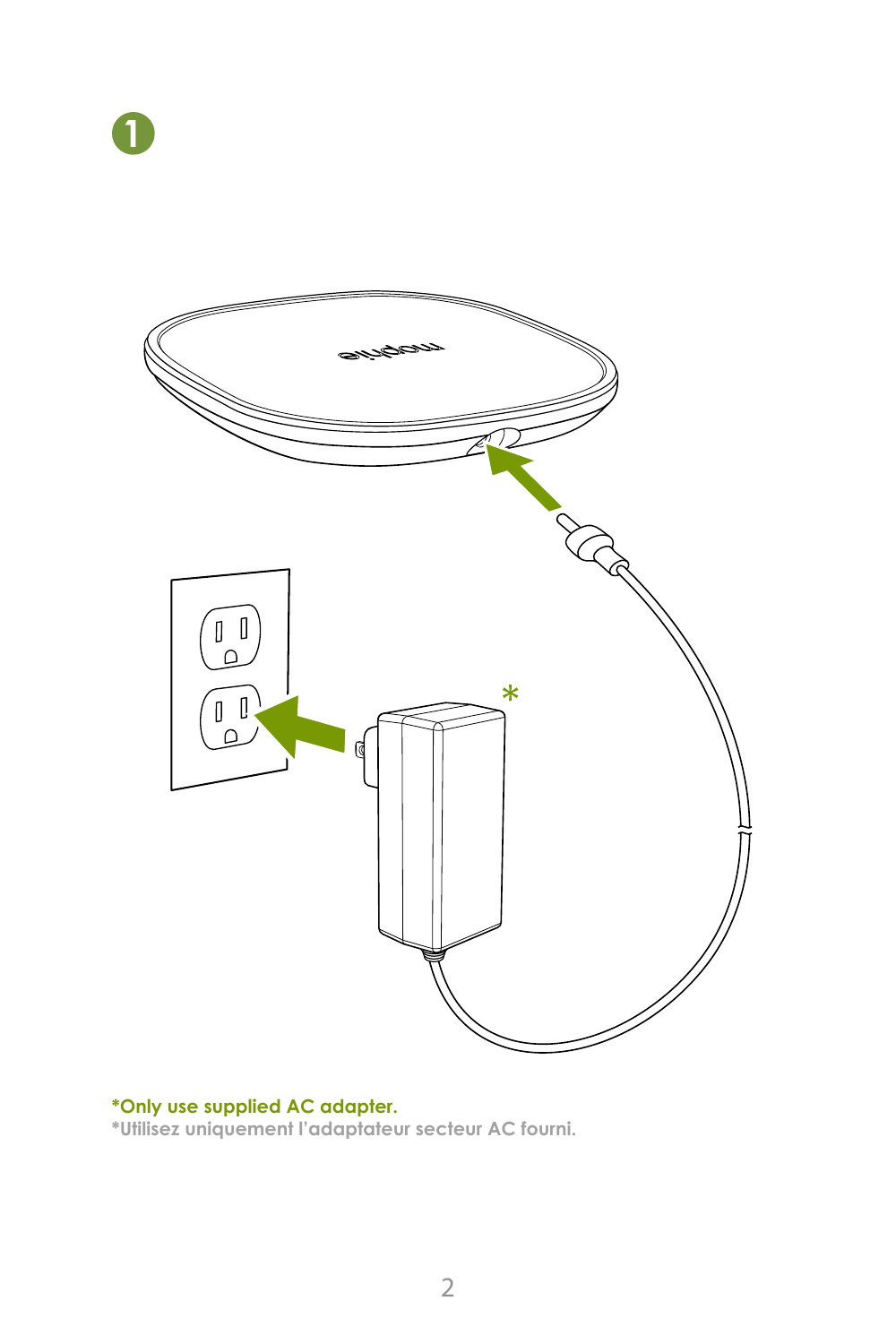

**B**

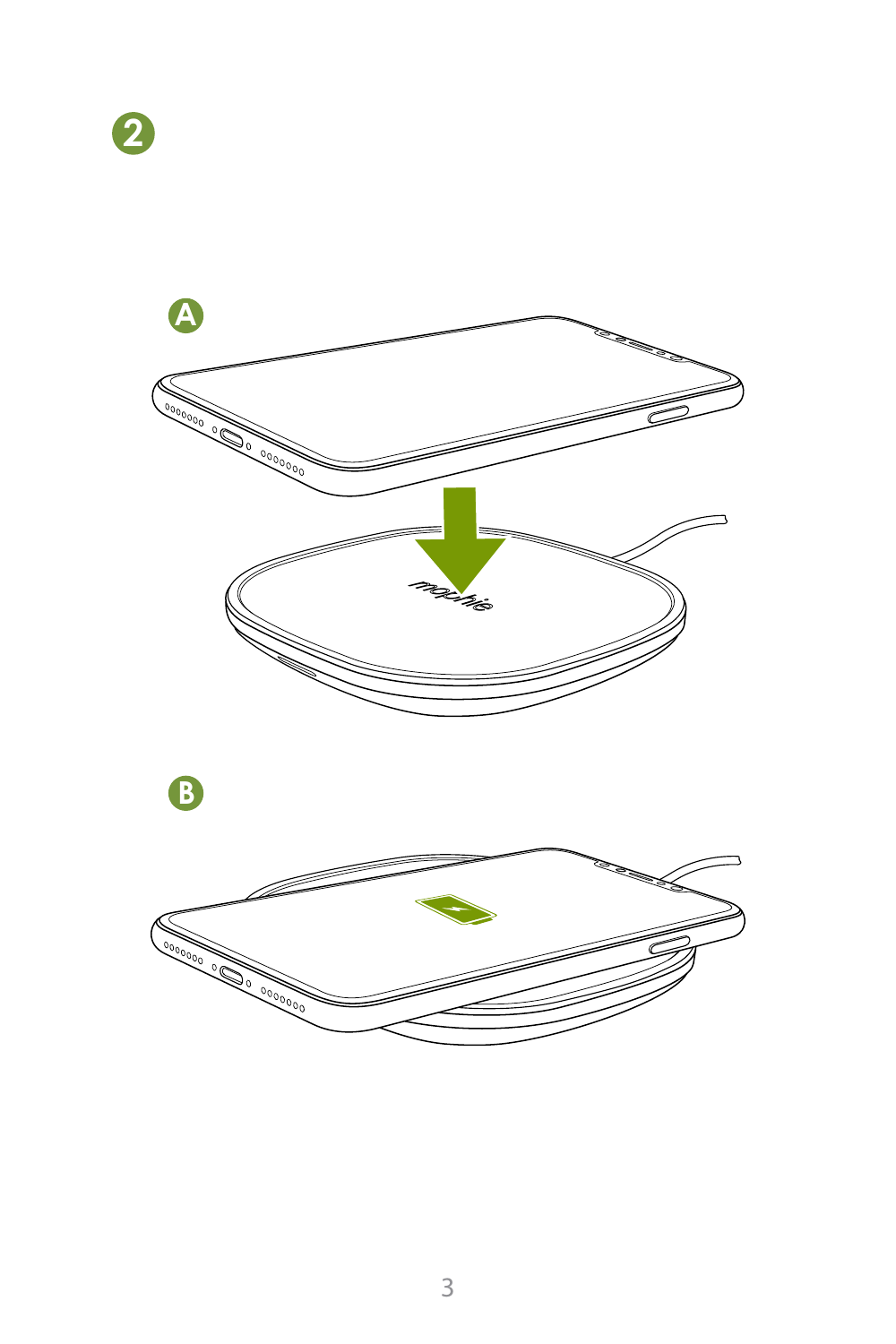#### EN

#### **Warranty**

At mophie, we are dedicated to making the best quality products. To back this up, this product is warranted for 2 years. For full details regarding warranty terms, exclusions and limitations, please visit: mophie.com/warranty. This warranty does not affect any statutory rights that you may be entitled to. Keep a copy of your purchase receipt as proof of purchase. Be sure to register your product at mophie.com.

#### **Customer Service**

Telephone: 1-888-8mophie (1-888-866-7443) International: +1 (269) 743-1340 Web: www.mophie.com/cs

#### **IMPORTANT SAFETY INSTRUCTIONS**

#### **WARNING**

Read all instructions and warnings prior to using this product. Improper use of this product may result in product damage, excess heat, toxic fumes, fire or explosion, for which damages you ("Purchaser"), and and not mophie or Manufacturer are responsible.

**Let** Do not store device in high-temperature environment, including heat caused by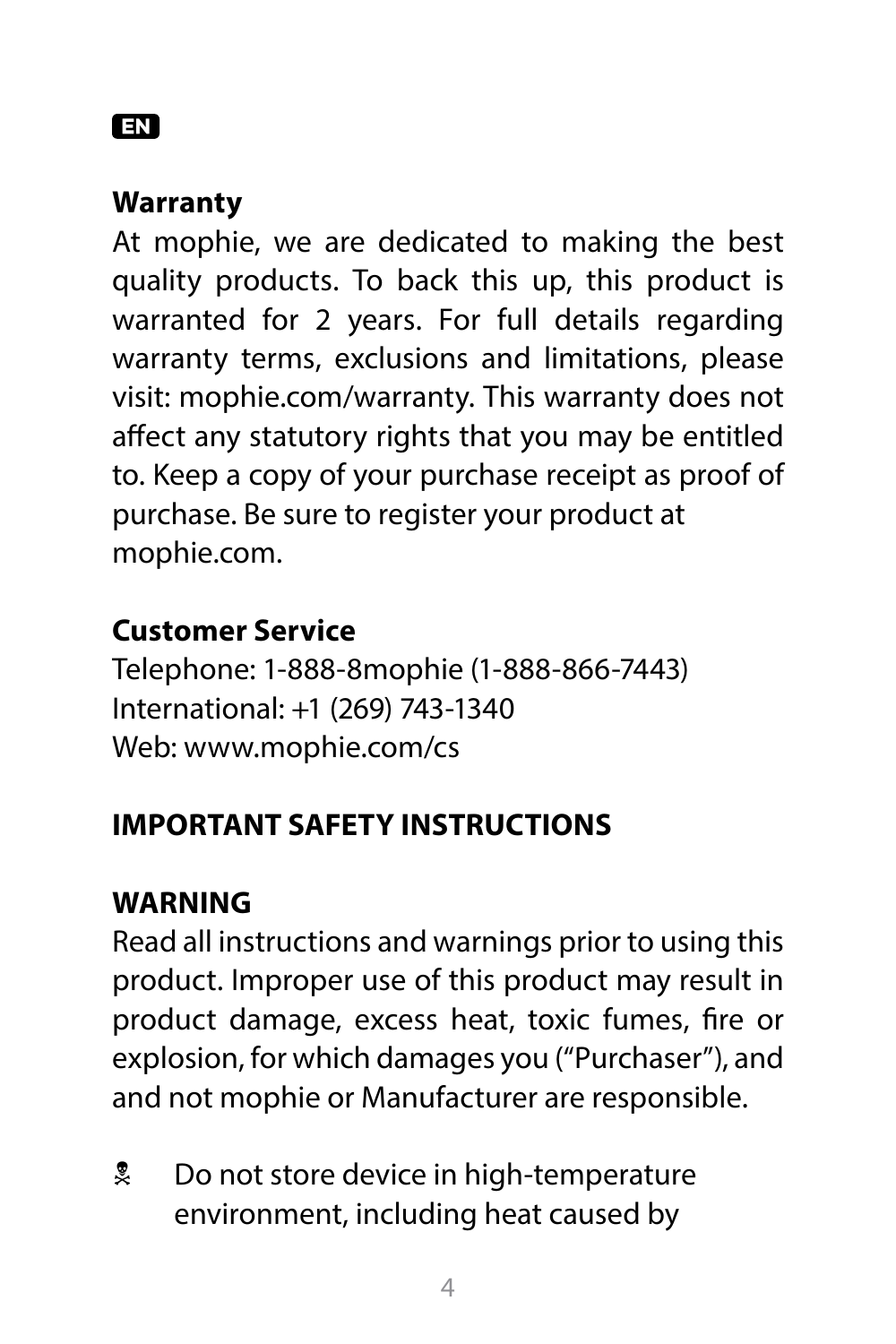intense sunlight or other forms of heat. Do not place device in fire or other excessively hot environments. Exposure to fire or temperature above 212°F (100°C) may cause explosion.

- **No not expose the wireless charger to rain or** snow.
- **2** Do not use the wireless charger in excess of its output rating. Overloading outputs above rating may result in a risk of fire or injury to persons.
- **Let** Do not disassemble this product or attempt to re-purpose or modify it in any manner.
- **D** not attempt to replace any part of this device.
- **K** For questions or instructions for the various ways to charge this device, refer to the illustrations in this user manual.
- **Notal Use of a power supply or charger not** recommended by mophie may result in a risk of fire or injury to persons.
- **If this device is accessible to or may be used** by a minor, purchasing adult agrees to be solely responsible for providing supervision, instruction, and warnings. Purchaser agrees to defend, indemnify, and hold mophie or Manufacturer harmless for any claims or damages arising from unintended use or misuse by a minor.
- **2.** All products have gone through a thorough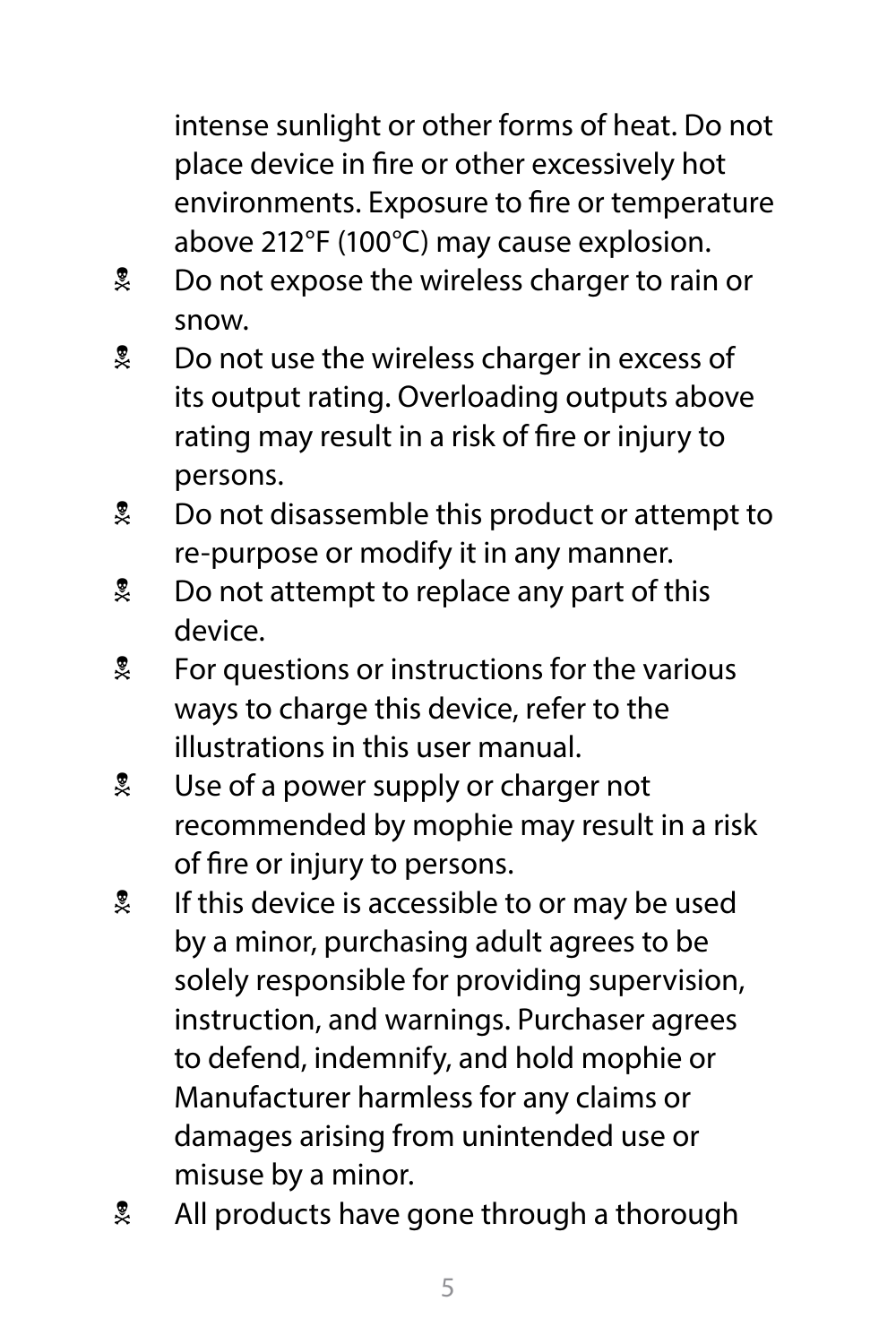quality assurance inspection. If you find that your device is excessively hot, is emitting odor, is deformed, abraded, cut, or is experiencing or demonstrating an abnormal phenomenon, immediately stop all product use and contact mophie or Manufacturer.

- **N** Switch off the wireless charger when not in use. The wireless charger will automatically switch off when disconnected from its wall charger.
- **X** To disconnect the charging pad from line voltage, pull the AC adapter from the AC outlet.
- **X** The AC outlet shall be installed near the charging pad and shall be easily accessible.
- **N** To comply with FCC RF exposure compliance requirements, the wireless charger must be used with a separation distance of at least 20 cm from all persons.

### **SAVE THESE INSTRUCTIONS**

#### **Legal**

mophie or Manufacturer shall not in any way be liable to you or to any third party for any damages you or any third party may suffer as a result of use, intended or unintended, or misuse of this product in conjunction with any device or accessory other than the appropriate device for which this product is designed. mophie or Manufacturer will not be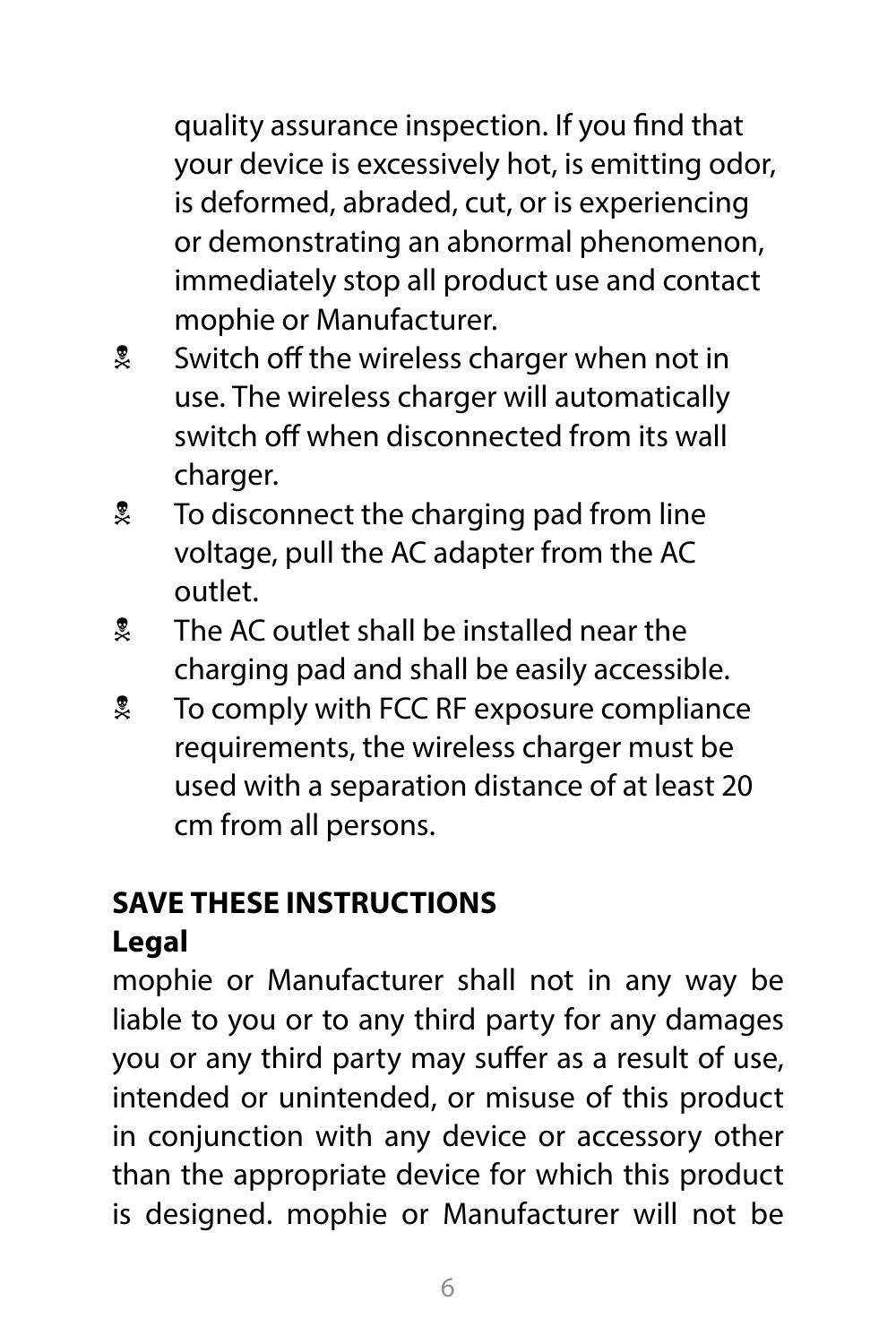responsible for any damages you or any third party may suffer as a result of misuse of this product as outlined above. Purchaser agrees to defend, indemnify, and hold mophie or Manufacturer harmless for any claims or damages arising from unintended use or misuse, including use with an unintended device.

This device complies with part 15 of the FCC Rules and RSS-Gen of IC Rules. Operation is subject to the following two conditions: (1) This device may not cause harmful interference, and (2) this device must accept any interference received, including interference that may cause undesired operation.

NOTE: This equipment has been tested and found to comply with the limits for a Class B digital device, pursuant to part 15 of the FCC Rules. These limits are designed to provide reasonable protection against harmful interference in a residential installation. This equipment generates, uses, and can radiate radio frequency energy and, if not installed and used in accordance with the instructions, may cause harmful interference to radio communications. However, there is no guarantee that interference will not occur in a particular installation.

If this equipment does cause harmful interference to radio or television reception, which can be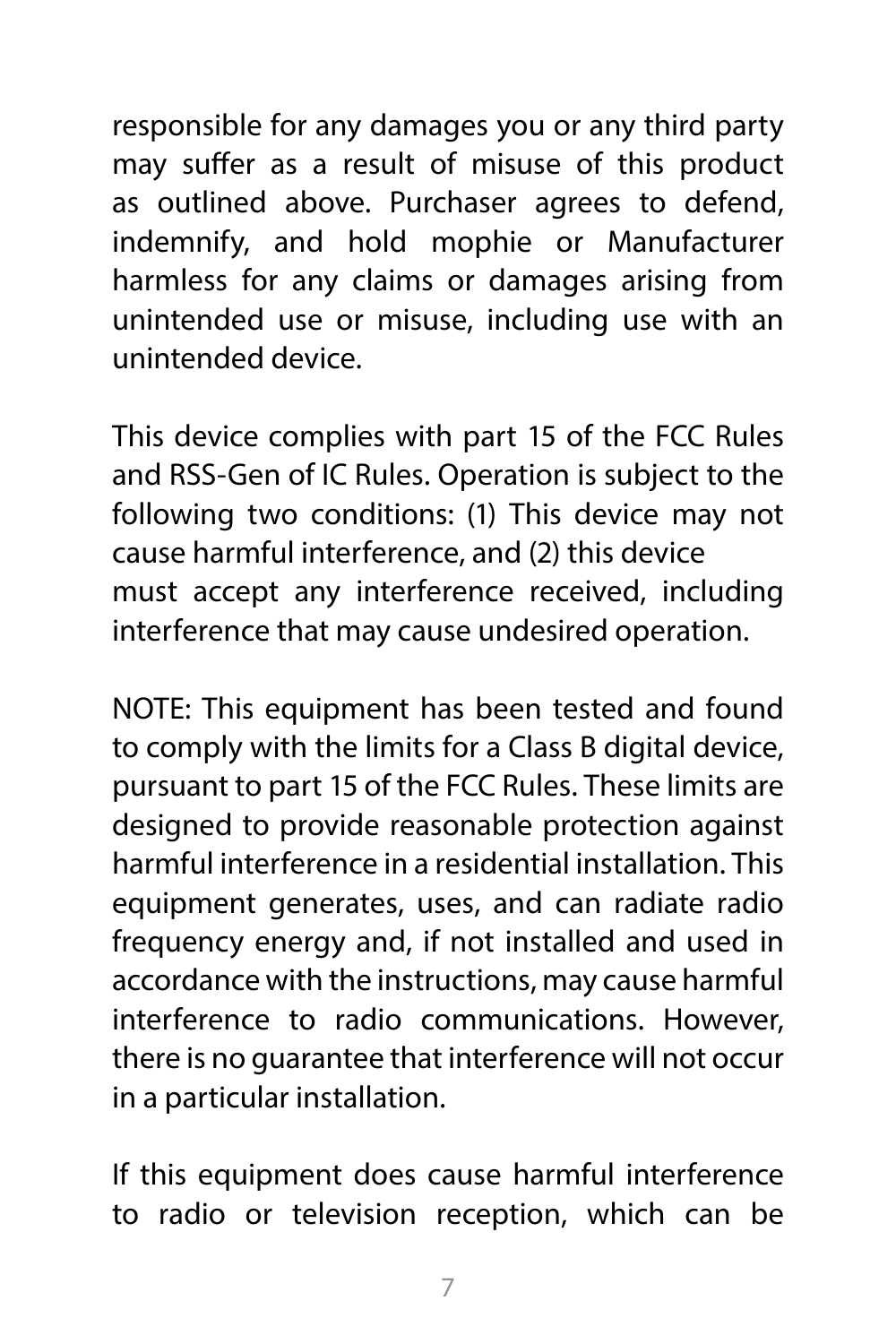determined by turning the equipment off and on, the user is encouraged to try to correct the interference by one or more of the following measures:

- Reorient or relocate the receiving antenna.
- Increase the separation between the equipment and receiver.
- Connect the equipment into an outlet on a circuit different from that to which the receiver is connected.
- Consult the dealer or an experienced technician for help.

CAUTION: To comply with the limits of the Class B digital device, pursuant to Part 15 of the FCC Rules, this device must be used with certified peripherals and shielded cables. All peripherals must be shielded and grounded. Operation with noncertified peripherals or non-shielded cables may result in interference to radio or reception.

MODIFICATION: Any changes or modifications of this device could void the warranty.

#### STATEMENT OF COMPLIANCE

Hereby, mophie declares that the radio equipment wireless charging base is in compliance with Directive 2014/53/EU. The full text of the EU declaration of conformity is available at the following internet address: http://www.mophie.com/cert\_red.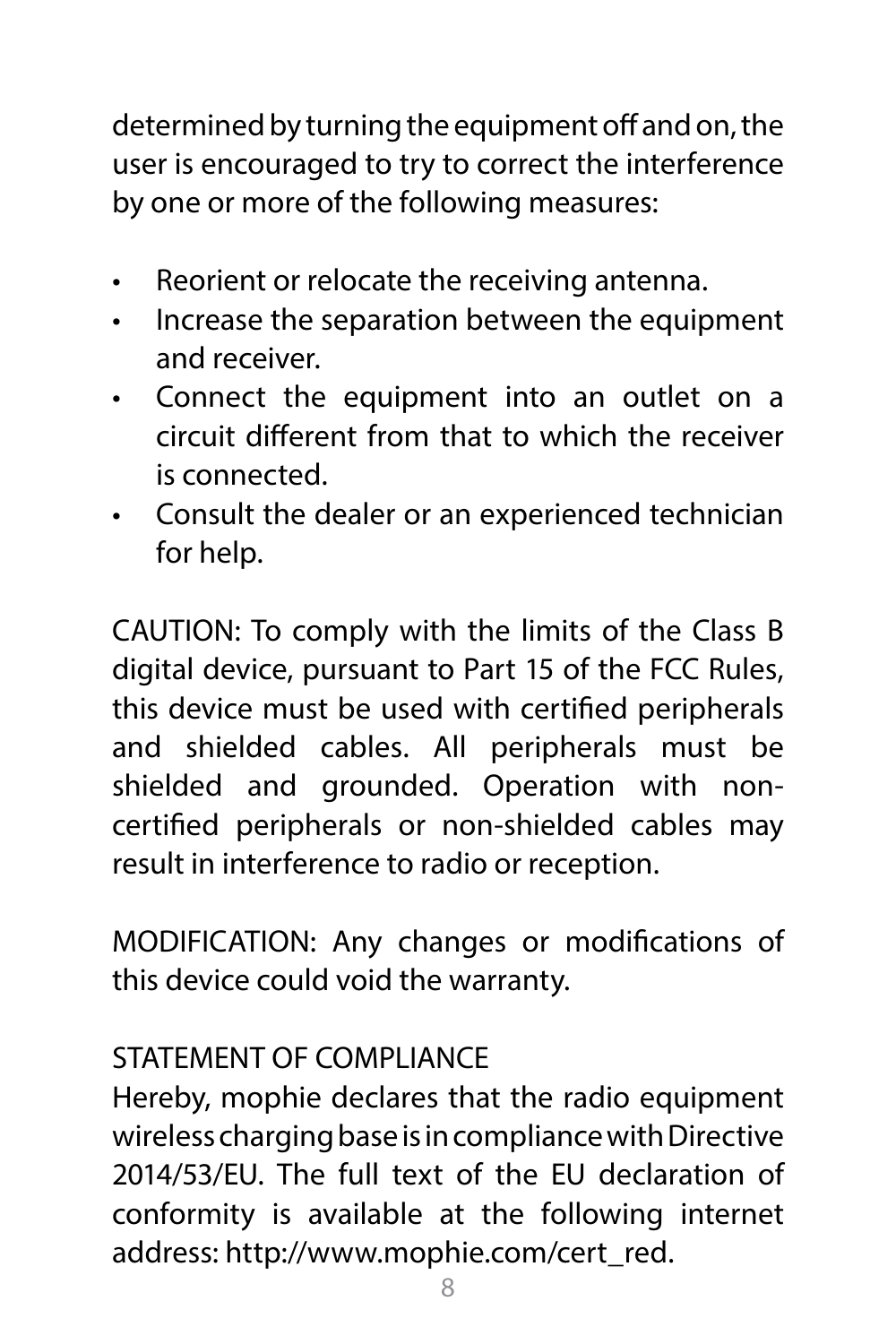| Commercial registration number  91440300683777942X. |                                      |
|-----------------------------------------------------|--------------------------------------|
|                                                     |                                      |
|                                                     | Midvale, Utah 84047 /                |
|                                                     | 103 Shannon Industrial Estate.       |
|                                                     | Shannon Co. Clare, V14 PH21, Ireland |
|                                                     |                                      |
|                                                     | ADS-25FSG-19 19025EPG                |
|                                                     |                                      |
|                                                     |                                      |
|                                                     |                                      |
|                                                     |                                      |
|                                                     |                                      |
| Average active efficiency  88,0% / 88,0%            |                                      |
| Efficiency at low load (10%)  86,0% / 82,0%         |                                      |
| No-load power consumption  0,05W / 0,03W            |                                      |
|                                                     |                                      |

|                                             | PYS-000134 |
|---------------------------------------------|------------|
|                                             |            |
|                                             |            |
|                                             |            |
|                                             |            |
|                                             |            |
| Average active efficiency  88,0% / 88,0%    |            |
| Efficiency at low load (10%)  88,0% / 85,0% |            |
| No-load power consumption  0,03W / 0,06W    |            |
|                                             |            |

**X** WEEE STATEMENT:

WEEE STATERIES.<br>All of our products are marked with the WEEE symbol; this indicates that this product must NOT be disposed of with other waste. Instead it is the user's responsibility to dispose of their waste electrical and electronic equipment by handing it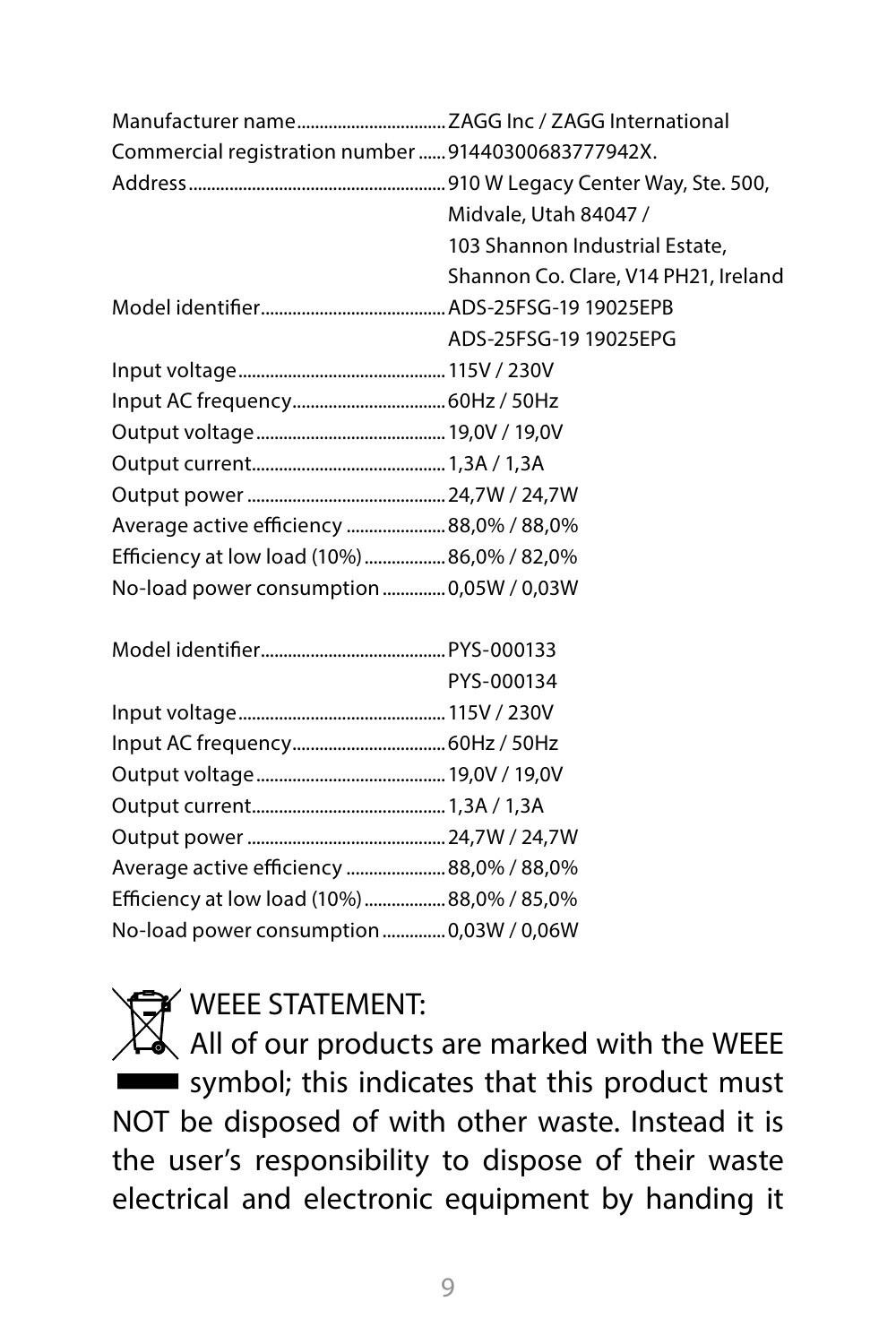over to an approved re-processor, or by returning it to mophie inc. for reprocessing. For more information about where you can send your waste equipment for recycling, please contact mophie, inc. or one of your local distributors.